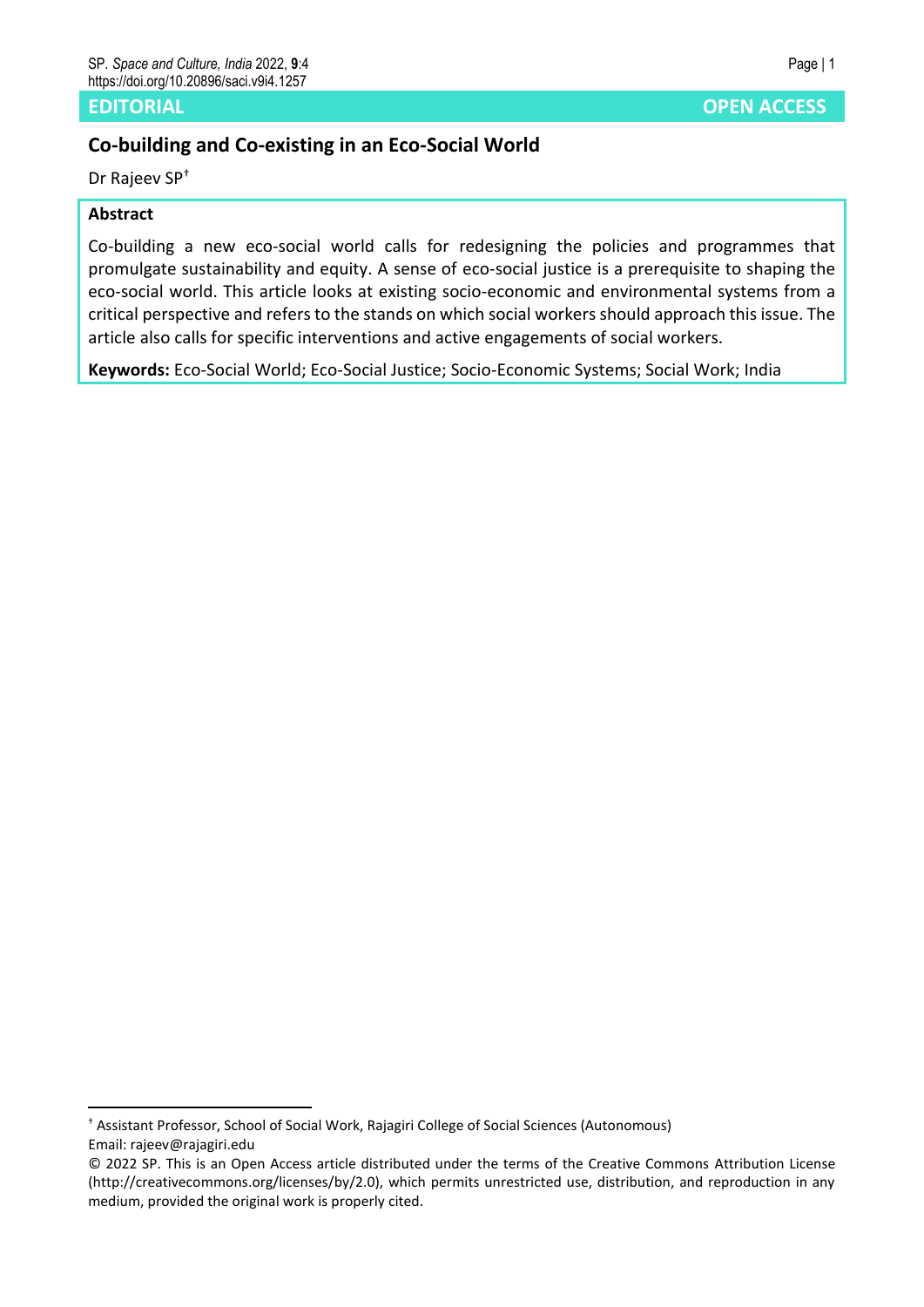#### **Introduction**

All over the world, Social Work Day is being celebrated with the advocacy of creating a new eco-social world, conserving equity and inclusiveness. 'Ubuntu' ('humanity towards others') in 2021 has led to the espousal of building a more sustainable 'eco-social' world, vesting the architectural role with social workers in 2022. The eco-social world is the conflation of the 'ecological' and 'social' world, where human and non-human worlds exist with equal significance (Jones, Miles, Francis, & Rajeev, 2011). Being a large landmass teeming more than 1.25 billion people, India has to think vehemently about maintaining a world that balances ecological and social considerations. The priorities like protecting the natural habitats of the wild, which are surrounded by humandominated landscapes, require strong policies, partnerships and responsible field interventions (Reddy, Karanth, Kumar, Krishnaswamy, & Karanth, 2016). There are also many instances where the people reprimand the social order due to the natural resource requirements. Pulla, Ahmed and Pawar (2018) mention that a man in Maharashtra, India, married three women to ensure that sufficient water is being fetched to their household from far-off places by them, considering it as their sole responsibility. The inequalities created advertently and inadvertently continue to maintain disequilibrium in the country's socio-economic and environmental system. They are to be critically analysed so that social workers can act on those unbridled inequalities with effective policy practices.

#### **A new eco-social world**

We live in an environment, and we are part of a larger environment. All organisms in this universe do have an environment, and also, they are part of it, and the interconnectedness can be called ecology. Therefore, the ecology consists of all of 'us' and its existence depends on sustainable interdependence. When the ecology is said to consist of all of 'us,' it is not coherent in itself with mere 'anthropocentric' elements but all the living and non-living entities in the

universe. The ecological and social systems are intertwined and cannot exist totally in isolation (Reddy, et al., 2016; Jones et al., 2011). Our environment encompasses the 'space' we occupy and even the culture we maintain in that 'space', which contribute to the ecology. The 'ecocentrism' emphasised in the 'co-building' practices needs to find the innate values in all of nature, which is impeded in the culture of a community and a nation. One of the inherent values of 'ecocentrism' is the interconnectedness of all the organisms in the universe. Dimauro (2016), denotes the interconnectedness between social contexts and the ecological processes in creating the impacts that affect both human beings and the nonhuman. An eco-social world represents the ecology where human beings are the centre of it signalling that, it is the 'human-centric ecology. This very well reflects the reason for human beings at the centre to act as the best reason to maintain that co-relatedness. The 'co-building of the eco-social world, leaving no one behind' places the responsibility of acknowledging, restoring and enhancing the interconnectedness of all organisms with equity on human beings.

## **Socio-economic systems in co-building an ecosocial world**

In an era where anthropocentrism dominates academics, practices, and policies, a call to build an equitable eco-social world is a call to recognise the challenges and needs to sustain life on earth. The social world requires to lead the 'co-building process' but it is the same construct called 'society' that has become a buzzword to monopolise the entire universe. The social world has dominated, its environment for exclusive growth, and many systems have become dominant in the society, including capitalism. When human-created society acts as the reason for all norms and policies, the universe's interconnectedness is snubbed and instigates inequality. Globally, the principles based on 'profit 'maximisation' ''quickly weakened the ecological tenants' interrelatedness. The 'richness' has found new meaning, and society endorsed the accrual of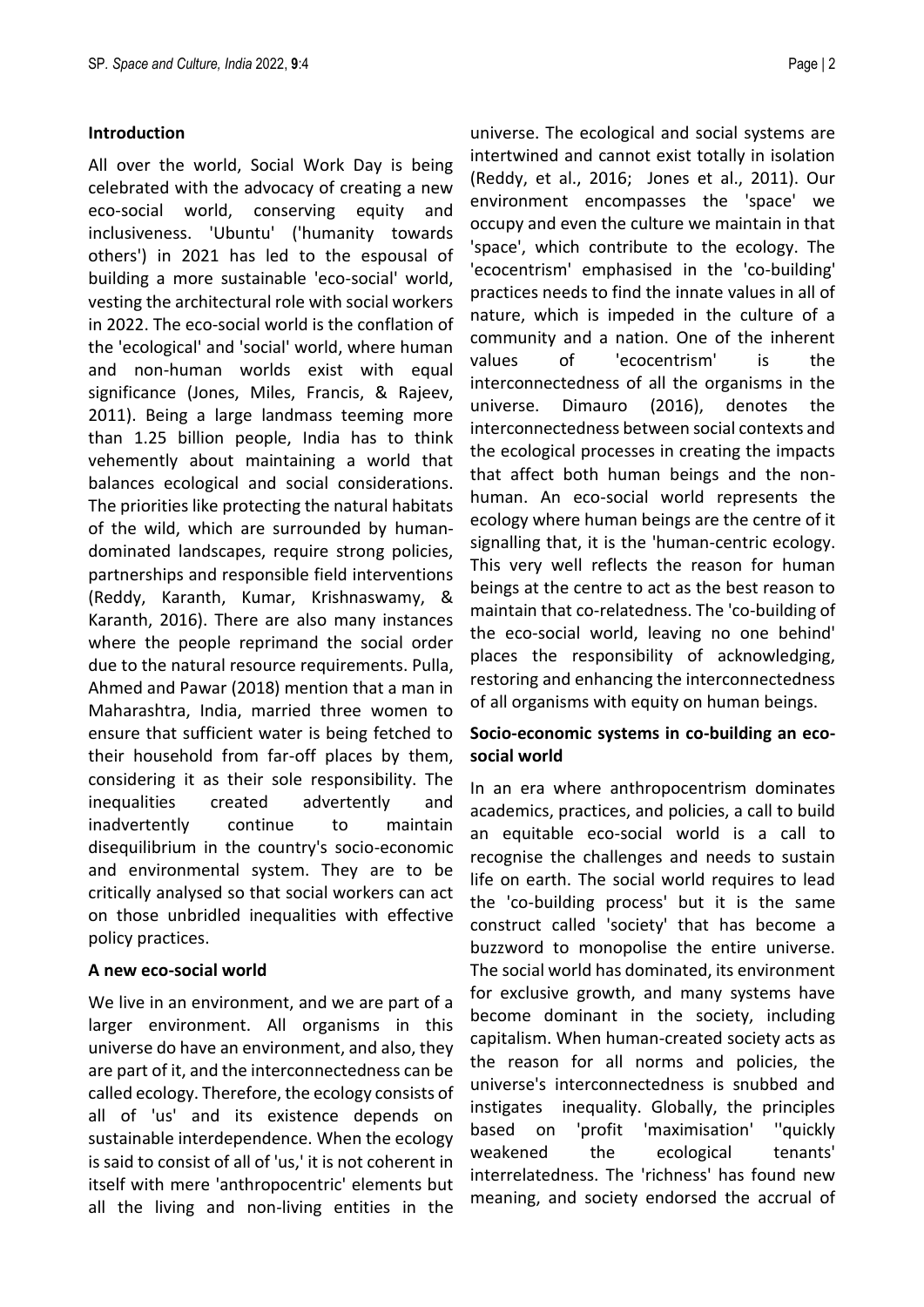the resources in a few hands and calibrated success in terms of maximum accumulated 'resources'. This further corroborates the creation of an 'unjust', and 'unequal' society with many out of resources, and even without a society to represent in.

The human-created global demarcation, 'global north and global south' still persuade each other to take the responsibility of protecting the environment. The so-called developed nations (global north) is looked at by the global south for 'developing' strategies because the indices of development dictated by the global north (primarily to find excuses for the damage they create to the environment) is believed to be universal. A highly consumerist part of the human world detracted the interconnectedness of the ecology and advocate for others to roll out programmes and policies to sustain the ecology by placing the burden on the millions who are starving.

All beings are eco-dependent, but some are more dependent on the ecology, and in the current social order, the tribal community, aboriginals, fishers' community, farmers and the like are more dependent on the environment. Their life is centred around the conductivity of the ecosystem and even a small alteration in the system affects their life heavily. The communities for years that have been following a life pattern in cohesion with the environment and who never hindered the interconnectedness of the ecology have been further pushed to the peripheries of the modern society and several socio-economic systems have accelerated the marginalisation. Today's affirmative actions are not equal to the opportunities denied to them or the self-sacrifice they have sustained. Communities at risk of marginalisation or living in poverty have always been a primary concern for the profession of social work, which has always worked to mobilise and advocate on their behalf (Pulla, 2014). Therefore, the co-building of a new eco-social world requires professionals to foot on equitable eco-social justice.

## **The development we envisage: Are we on the right path?**

India, being one of the most populous and largest economies in the world, has a pivotal role in the co-building of an eco-social world. The country, like other countries has both ecocentric people and eco-dependent people. The former segment of the society does not have a life when their ecology is unbalanced, and the latter die to live when their environment is altered. Many contemporary environmental problems have arisen as a result of the depletion of natural resources, resulting in people losing their means of subsistence and livelihood. People living on the peripheries of industrial estates around the world, particularly in developing countries, have suffered grave human rights violations as a result of man-made pollution of waterways caused by the discharge of industrial and domestic effluents or the resulting adverse health effects caused by toxic wastes (Pulla, 2014). It is high time for India to brood over whether we need to follow a eurocentric development paradigm or indigenously balanced and sustained development practices. Many economic forces have triggered capitalist economic practices and thereby privatisation in India. When a few enjoy the tall of the luxuries of development and capitalism, is it sufficient to alleviate the majority with the rationing of the bare minimum? Are we compromising with the opportunity for all to be equal or letting a few take advantage of the others who possess no means? Such issues have led the eco-centric people to march against the structural policies in the country recently.

## **Responsible policies and responsible partners in action**

The policies that regulate, realign, reverberate and reassure equitable and sustainable living needs to be a priority in India. The efforts of the farmers in India have changed the condition from 'from ship to mouth' to 'from farm to store and then to mouth' in terms of production and consumption. When a policy becomes sceptical to the people, especially the goodwill in the policy needs to be re-analysed and changed , and not the 'incremental changes need to be brought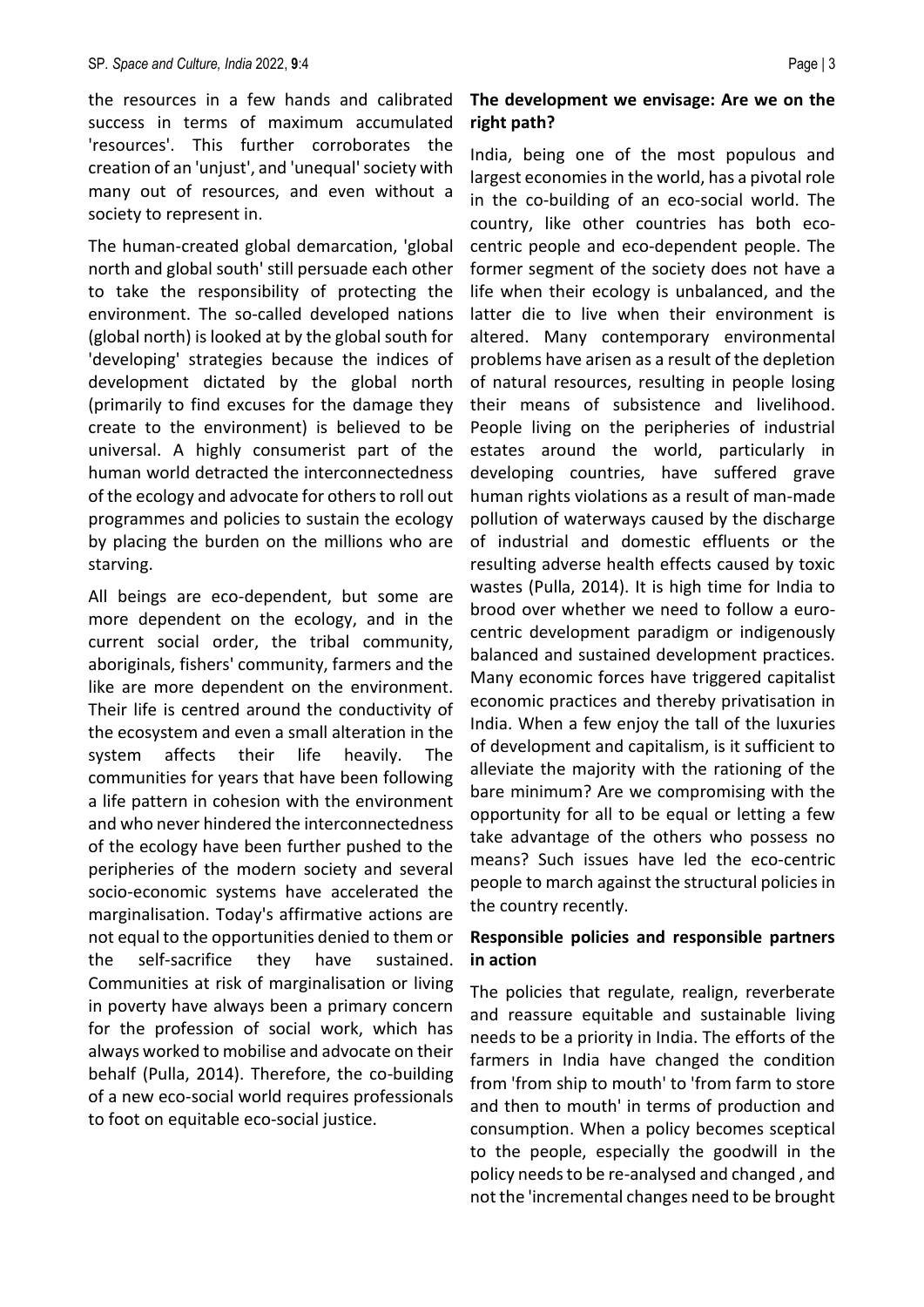in. 'Privatisation' as followed in the capitalist economies hardly consider the 'interconnectedness' of life on earth and its rhythm. India needs to stand out and bring in new models of defining inclusive development, wherein the divide between the 'rich' and the rest needs to be minimised. This is not a target for centuries, but at the earliest, because an opportunity delayed is an opportunity denied, just like 'delayed justice'.

It is astonishing to witness the way the Indian private sector is modulated. The eye on the profitable assets or holdings in the public sector (certainly with a few exceptions, recently). The specimen is that the private sector takes up the custodianship of only profit-making compartments (similar to the AC compartments of a train) and the rest is retained with the public sector. The policies have to answer specific questions: Is it the partial privatisation we refer to? What is the role of the corporates in ensuring equity? Don't they have any role in it? Parallel governments are within the hand's reach when the entire public assets are owned by the private, overlooking the goodwill of a healthy public-private partnership. Costs to life and Cost to a Decent Life (CDL) cannot be different for different people when a public system steer the economic policies. When you set a dollar as the threshold to promote one to the 'above poverty line', it is almost ten times of which is used for toilet papers by the 'rich'. Here, we talk about the co-building of an eco-social world'. For people who were pushed to the peripheries of the socio-economic world for the reason that they have less ignored the interconnectedness of the ecology, many opportunities were taken away, and the opportunities once delayed are opportunities denied.

To promote a sustainable eco-social world India needs policies wherein all Indians respect the right of other organisms and contribute to the 'interconnectedness' of human beings, other animals, plants and thereby of the entire environment we are part of. It is sometimes beyond the formal policies; therefore, a culture of 'sustainable' thinking needs to be inculcated among the generation. Spiritually empowered

India believed in moderate living and hailed the inter-connectivity of nature by teaching that the body is made of this universal material and 'atman' is the divine presence, which is universal. This maintained a balance between the entire organisms in the universe and respectfulness to one another, which was the world's order.

## **Social Workers as the architects of building a new eco-social world**

Global Social Work Day, 2022 has chosen 'cobuilding an eco-social world, leaving no one behind as a theme, (rather would like to see as a mission) reminds us of the responsibility of social workers to be the ambassadors of change. We need global ambassadors to advocate international policies supporting the 'global south' to compact the environment crisis and local leaders to practice a more sustainable ecocentric social work. While social workers are renowned for their articulated holistic practise approach, which often places them at the forefront of complex responses. The profession indeed has a fondness for the metaphor of the 'person in the environment,' in reality; this interest has been largely absent from the ecological domain and human interactions within the natural environment (Pulla, 2013). The interconnectedness of ecology and society cannot be limited to 'person in the environment' rather it needs to be reciprocated so that the curriculum, practice and professional research will look into the human impact on the environment, contribution to the 'cohesive ecosocial order in the universe. The professional developments, especially the latest shifts in the approaches to strengths-based practices, consider the environment and human beings as inseparable units of resilience that mutually contribute. As Antony (2011) denotes the Social Work profession, with its paradigm shifts from problem-dependent and remedial models to strengths-based initiatives, has brought sustainable development and environmental justice to the forefront of its practice. Expectantly this would prepare the social workers to actively engage in the co-building process.